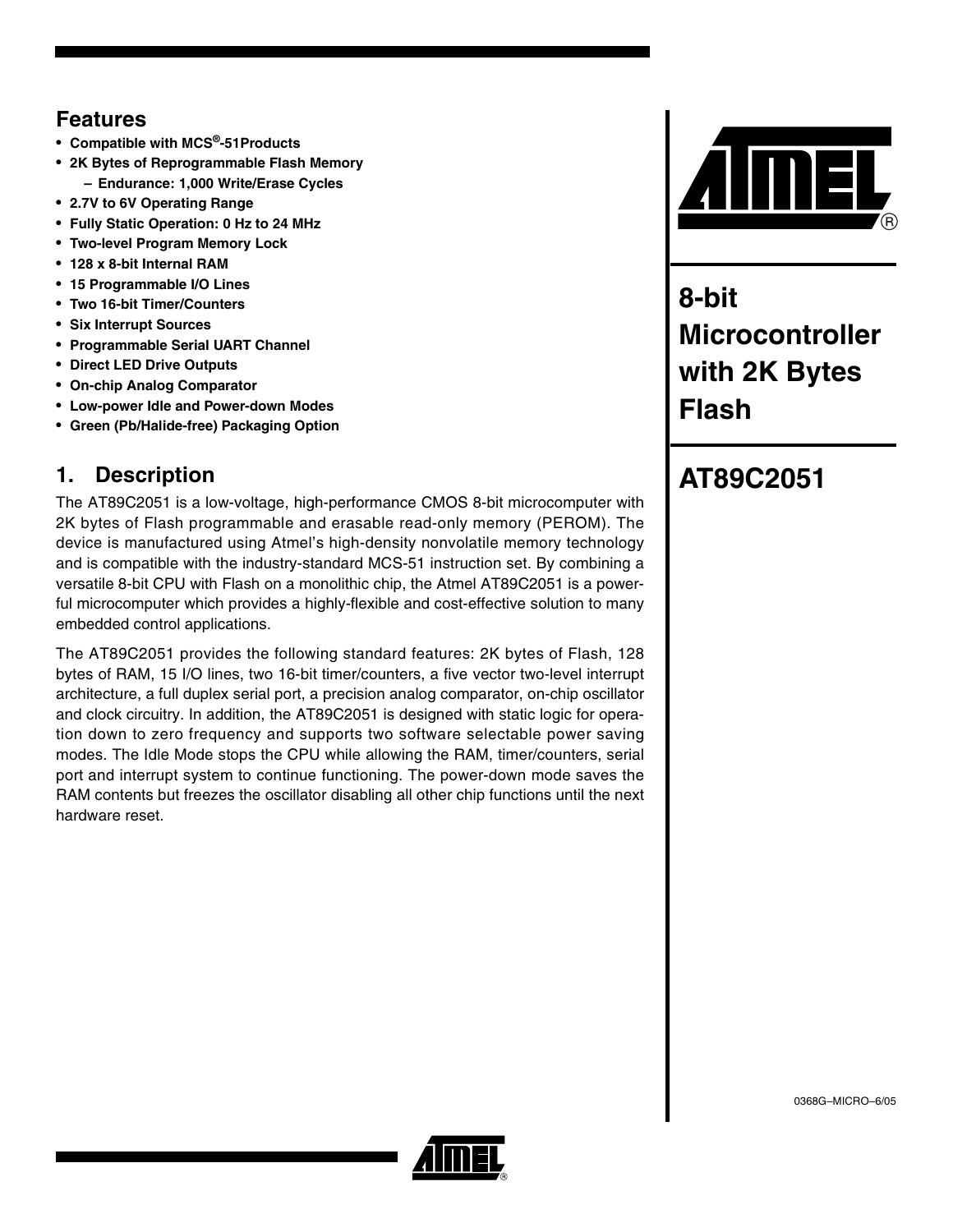

# **2. Pin Configuration**

## **2.1 20-lead PDIP/SOIC**



## **3. Block Diagram**



 **2 AT89C2051**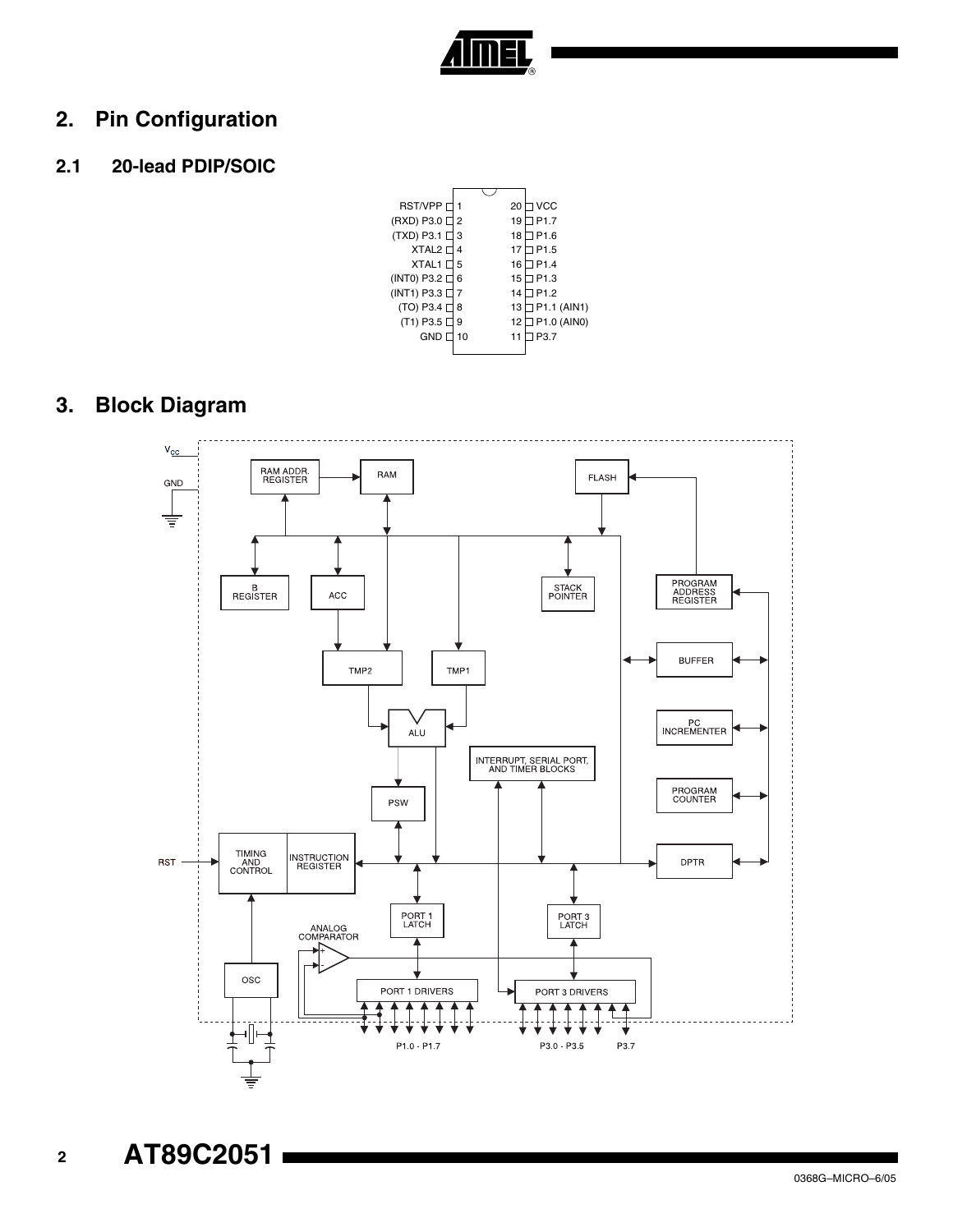## **4. Pin Description**

#### **4.1 VCC**

Supply voltage.

**4.2 GND**

Ground.

#### **4.3 Port 1**

The Port 1 is an 8-bit bi-directional I/O port. Port pins P1.2 to P1.7 provide internal pull-ups. P1.0 and P1.1 require external pull-ups. P1.0 and P1.1 also serve as the positive input (AIN0) and the negative input (AIN1), respectively, of the on-chip precision analog comparator. The Port 1 output buffers can sink 20 mA and can drive LED displays directly. When 1s are written to Port 1 pins, they can be used as inputs. When pins P1.2 to P1.7 are used as inputs and are externally pulled low, they will source current  $(I_{II})$  because of the internal pull-ups.

Port 1 also receives code data during Flash programming and verification.

#### **4.4 Port 3**

Port 3 pins P3.0 to P3.5, P3.7 are seven bi-directional I/O pins with internal pull-ups. P3.6 is hard-wired as an input to the output of the on-chip comparator and is not accessible as a general-purpose I/O pin. The Port 3 output buffers can sink 20 mA. When 1s are written to Port 3 pins they are pulled high by the internal pull-ups and can be used as inputs. As inputs, Port 3 pins that are externally being pulled low will source current  $(I<sub>II</sub>)$  because of the pull-ups.

Port 3 also serves the functions of various special features of the AT89C2051 as listed below:

| <b>Port Pin</b>  | <b>Alternate Functions</b>                      |
|------------------|-------------------------------------------------|
| P <sub>3.0</sub> | RXD (serial input port)                         |
| P <sub>3.1</sub> | TXD (serial output port)                        |
| P <sub>3.2</sub> | INTO (external interrupt 0)                     |
| P <sub>3.3</sub> | $\overline{\text{INT1}}$ (external interrupt 1) |
| P <sub>3.4</sub> | T0 (timer 0 external input)                     |
| P <sub>3.5</sub> | T1 (timer 1 external input)                     |

Port 3 also receives some control signals for Flash programming and verification.

#### **4.5 RST**

Reset input. All I/O pins are reset to 1s as soon as RST goes high. Holding the RST pin high for two machine cycles while the oscillator is running resets the device.

Each machine cycle takes 12 oscillator or clock cycles.

#### **4.6 XTAL1**

Input to the inverting oscillator amplifier and input to the internal clock operating circuit.

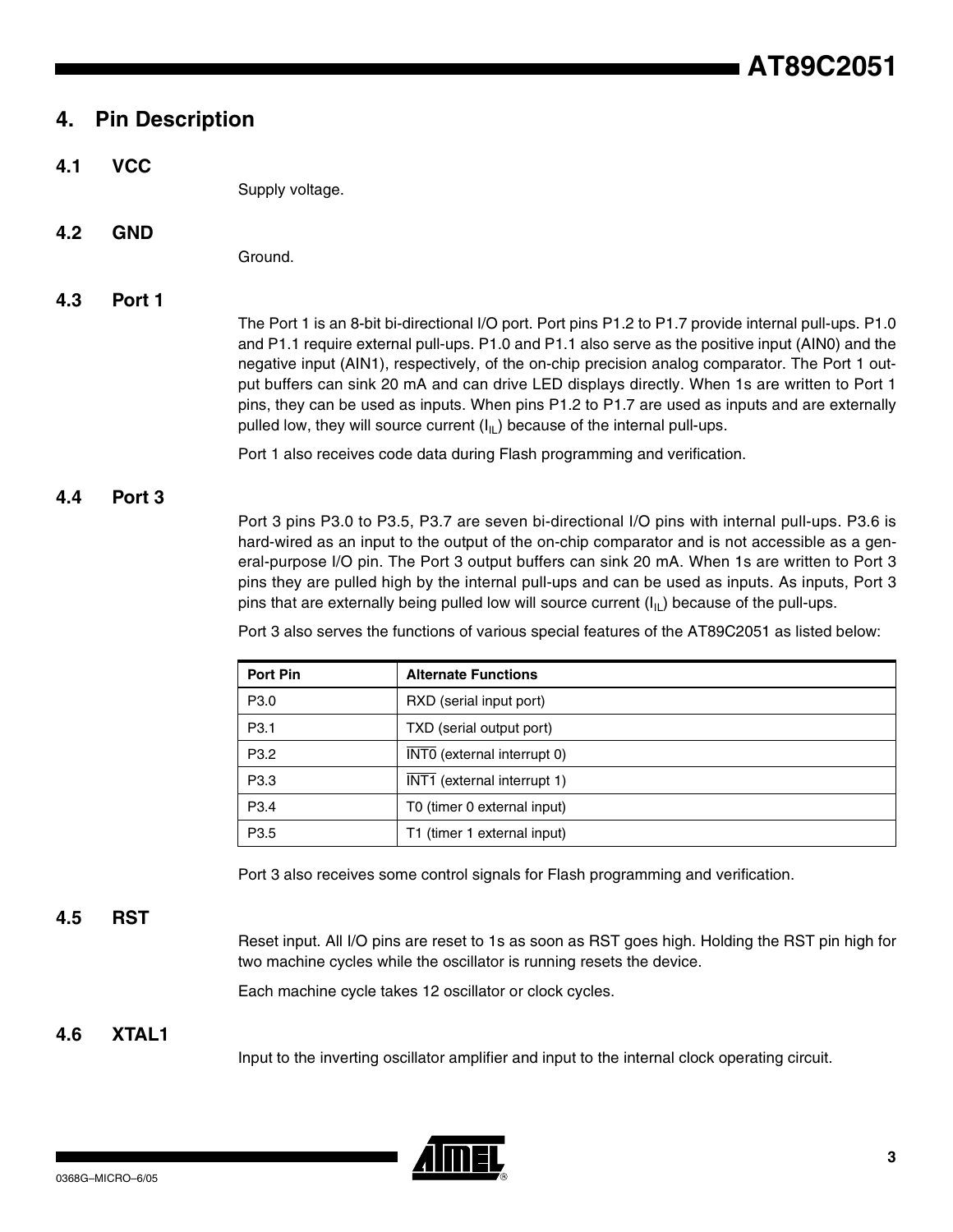

## **4.7 XTAL2**

Output from the inverting oscillator amplifier.

## **5. Oscillator Characteristics**

The XTAL1 and XTAL2 are the input and output, respectively, of an inverting amplifier which can be configured for use as an on-chip oscillator, as shown in [Figure 5-1](#page-3-0). Either a quartz crystal or ceramic resonator may be used. To drive the device from an external clock source, XTAL2 should be left unconnected while XTAL1 is driven as shown in [Figure 5-2.](#page-3-1) There are no requirements on the duty cycle of the external clock signal, since the input to the internal clocking circuitry is through a divide-by-two flip-flop, but minimum and maximum voltage high and low time specifications must be observed.

<span id="page-3-0"></span>



Note: C1, C2 = 30 pF  $\pm$  10 pF for Crystals  $= 40$  pF  $\pm$  10 pF for Ceramic Resonators

<span id="page-3-1"></span>

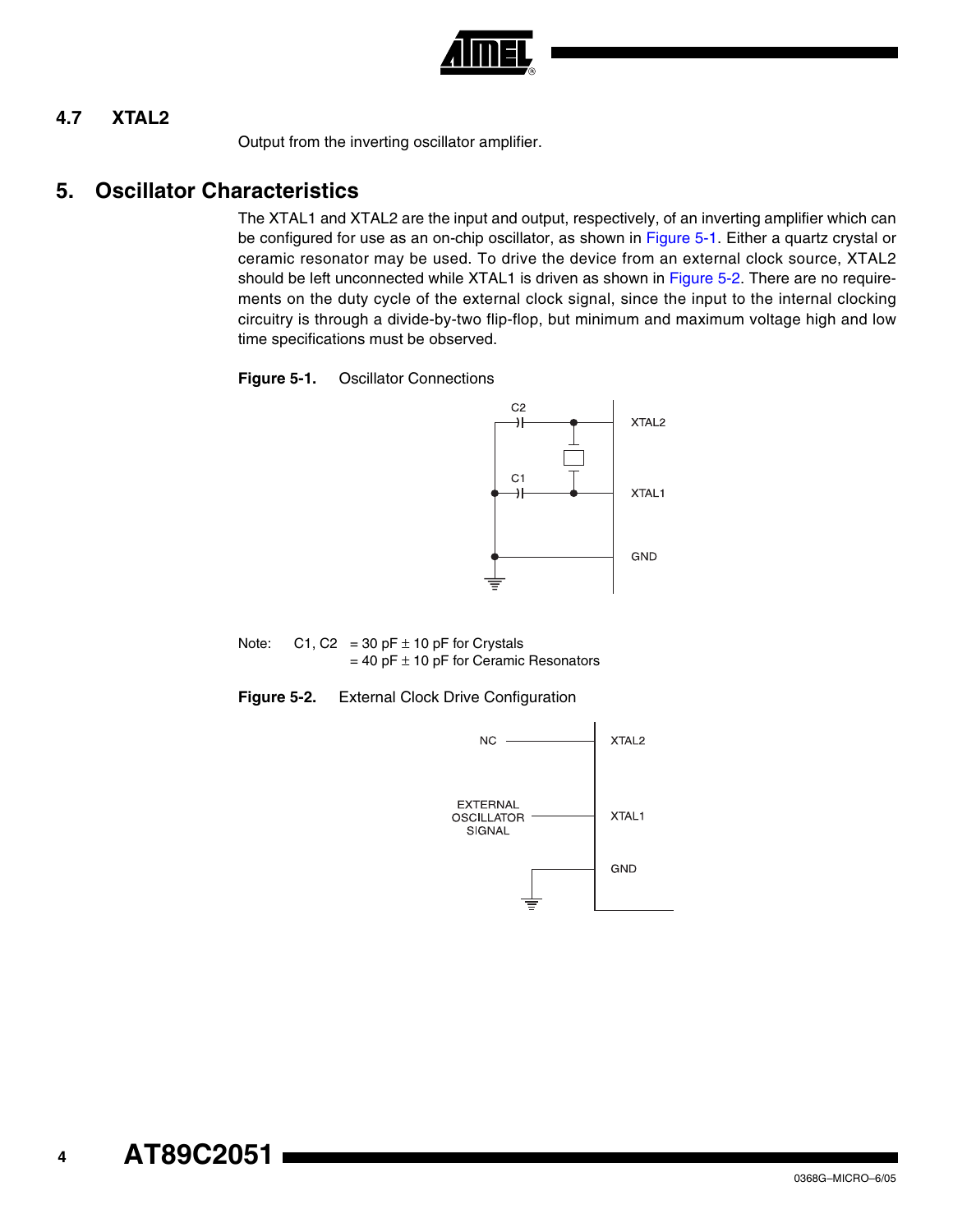## **6. Special Function Registers**

A map of the on-chip memory area called the Special Function Register (SFR) space is shown in the table below.

Note that not all of the addresses are occupied, and unoccupied addresses may not be implemented on the chip. Read accesses to these addresses will in general return random data, and write accesses will have an indeterminate effect.

User software should not write 1s to these unlisted locations, since they may be used in future products to invoke new features. In that case, the reset or inactive values of the new bits will always be 0.

| 0F8H |                            |                         |                             |                             |                             |                             |                         | 0FFH        |
|------|----------------------------|-------------------------|-----------------------------|-----------------------------|-----------------------------|-----------------------------|-------------------------|-------------|
| 0F0H | B<br>00000000              |                         |                             |                             |                             |                             |                         | 0F7H        |
| 0E8H |                            |                         |                             |                             |                             |                             |                         | <b>OEFH</b> |
| 0E0H | ACC<br>00000000            |                         |                             |                             |                             |                             |                         | 0E7H        |
| 0D8H |                            |                         |                             |                             |                             |                             |                         | 0DFH        |
| 0D0H | <b>PSW</b><br>00000000     |                         |                             |                             |                             |                             |                         | 0D7H        |
| 0C8H |                            |                         |                             |                             |                             |                             |                         | 0CFH        |
| 0C0H |                            |                         |                             |                             |                             |                             |                         | 0C7H        |
| 0B8H | $\sf IP$<br>XXX00000       |                         |                             |                             |                             |                             |                         | 0BFH        |
| 0B0H | P <sub>3</sub><br>11111111 |                         |                             |                             |                             |                             |                         | 0B7H        |
| 0A8H | IE<br>0XX00000             |                         |                             |                             |                             |                             |                         | 0AFH        |
| 0A0H |                            |                         |                             |                             |                             |                             |                         | 0A7H        |
| 98H  | <b>SCON</b><br>00000000    | <b>SBUF</b><br>XXXXXXX  |                             |                             |                             |                             |                         | 9FH         |
| 90H  | P <sub>1</sub><br>11111111 |                         |                             |                             |                             |                             |                         | 97H         |
| 88H  | <b>TCON</b><br>00000000    | <b>TMOD</b><br>00000000 | TL <sub>0</sub><br>00000000 | TL <sub>1</sub><br>00000000 | TH <sub>0</sub><br>00000000 | TH <sub>1</sub><br>00000000 |                         | 8FH         |
| 80H  |                            | <b>SP</b><br>00000111   | <b>DPL</b><br>00000000      | <b>DPH</b><br>00000000      |                             |                             | <b>PCON</b><br>0XXX0000 | 87H         |

**Table 6-1.** AT89C2051 SFR Map and Reset Values

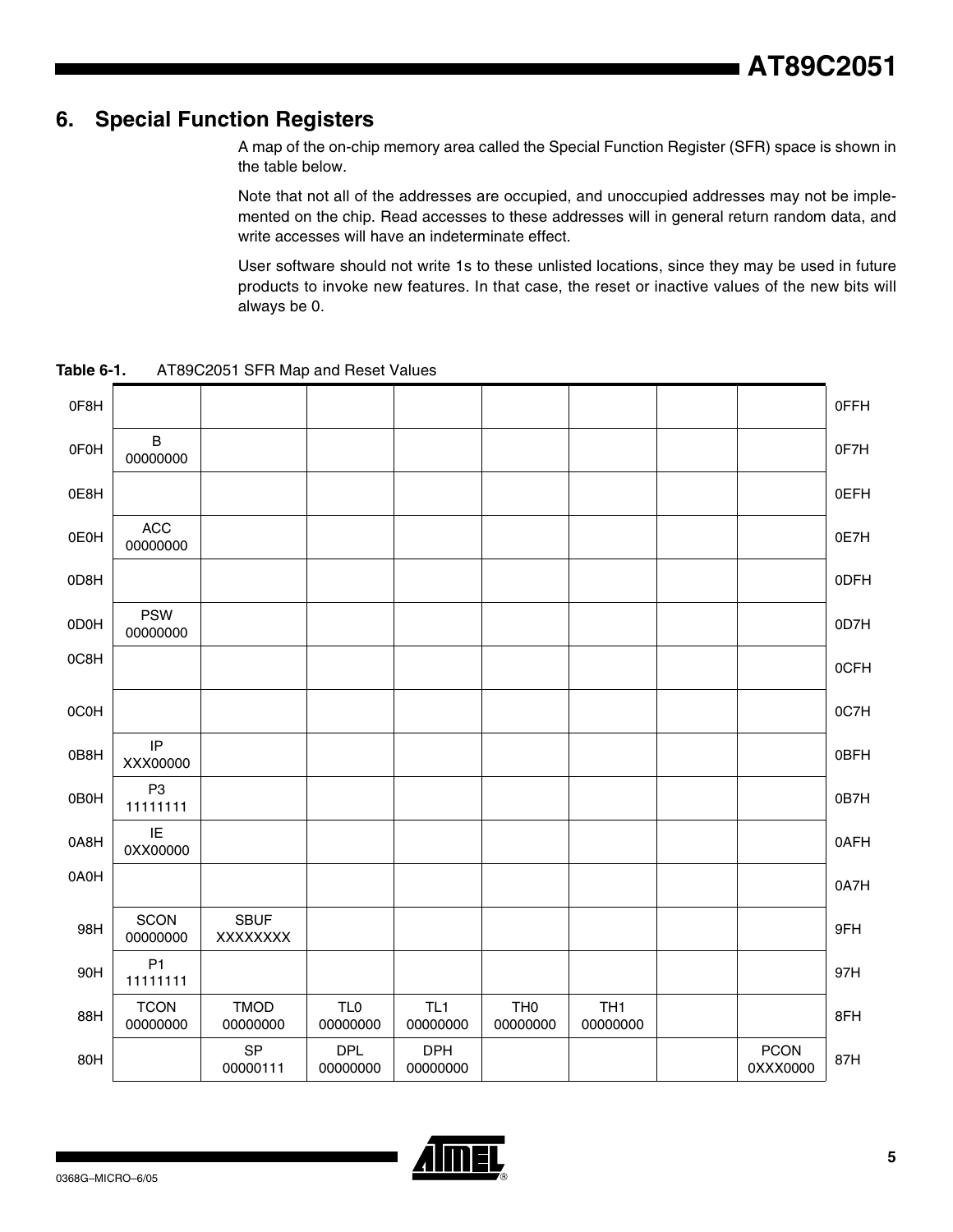

## **7. Restrictions on Certain Instructions**

The AT89C2051 and is an economical and cost-effective member of Atmel's growing family of microcontrollers. It contains 2K bytes of Flash program memory. It is fully compatible with the MCS-51 architecture, and can be programmed using the MCS-51 instruction set. However, there are a few considerations one must keep in mind when utilizing certain instructions to program this device.

All the instructions related to jumping or branching should be restricted such that the destination address falls within the physical program memory space of the device, which is 2K for the AT89C2051. This should be the responsibility of the software programmer. For example, LJMP 7E0H would be a valid instruction for the AT89C2051 (with 2K of memory), whereas LJMP 900H would not.

#### **7.1 Branching Instructions**

**LCALL, LJMP, ACALL, AJMP, SJMP, JMP @A+DPTR** – These unconditional branching instructions will execute correctly as long as the programmer keeps in mind that the destination branching address must fall within the physical boundaries of the program memory size (locations 00H to 7FFH for the 89C2051). Violating the physical space limits may cause unknown program behavior.

**CJNE [...], DJNZ [...], JB, JNB, JC, JNC, JBC, JZ, JNZ** – With these conditional branching instructions the same rule above applies. Again, violating the memory boundaries may cause erratic execution.

For applications involving interrupts the normal interrupt service routine address locations of the 80C51 family architecture have been preserved.

#### **7.2 MOVX-related Instructions, Data Memory**

The AT89C2051 contains 128 bytes of internal data memory. Thus, in the AT89C2051 the stack depth is limited to 128 bytes, the amount of available RAM. External DATA memory access is not supported in this device, nor is external PROGRAM memory execution. Therefore, no MOVX [...] instructions should be included in the program.

A typical 80C51 assembler will still assemble instructions, even if they are written in violation of the restrictions mentioned above. It is the responsibility of the controller user to know the physical features and limitations of the device being used and adjust the instructions used correspondingly.

## **8. Program Memory Lock Bits**

On the chip are two lock bits which can be left unprogrammed (U) or can be programmed (P) to obtain the additional features listed in the [Table 8-1.](#page-5-1)

| <b>Program Lock Bits</b> |     |                 |                                              |
|--------------------------|-----|-----------------|----------------------------------------------|
|                          | LB1 | LB <sub>2</sub> | <b>Protection Type</b>                       |
|                          | U   |                 | No program lock features                     |
|                          | P   |                 | Further programming of the Flash is disabled |
| 3                        | P   | P               | Same as mode 2, also verify is disabled      |

<span id="page-5-1"></span>**Table 8-1.** Lock Bit Protection Modes<sup>[\(1\)](#page-5-0)</sup>

<span id="page-5-0"></span>Note: 1. The Lock Bits can only be erased with the Chip Erase operation.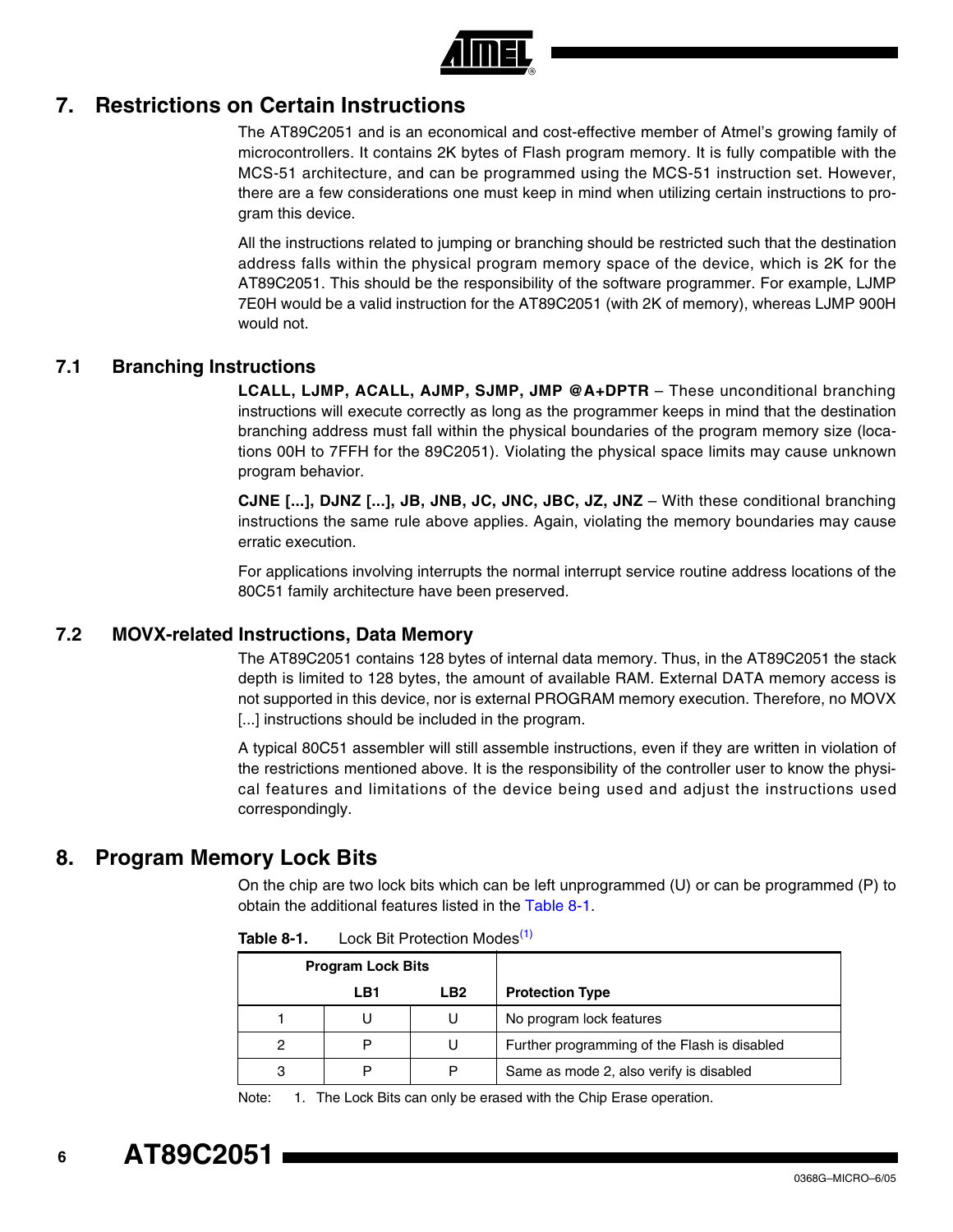## **9. Idle Mode**

In idle mode, the CPU puts itself to sleep while all the on-chip peripherals remain active. The mode is invoked by software. The content of the on-chip RAM and all the special functions registers remain unchanged during this mode. The idle mode can be terminated by any enabled interrupt or by a hardware reset.

**The P1.0 and P1.1 should be set to "0" if no external pull-ups are used, or set to "1" if external pull-ups are used.**

It should be noted that when idle is terminated by a hardware reset, the device normally resumes program execution, from where it left off, up to two machine cycles before the internal reset algorithm takes control. On-chip hardware inhibits access to internal RAM in this event, but access to the port pins is not inhibited. To eliminate the possibility of an unexpected write to a port pin when Idle is terminated by reset, the instruction following the one that invokes Idle should not be one that writes to a port pin or to external memory.

## **10. Power-down Mode**

In the power-down mode the oscillator is stopped, and the instruction that invokes power-down is the last instruction executed. The on-chip RAM and Special Function Registers retain their values until the power-down mode is terminated. The only exit from power-down is a hardware reset. Reset redefines the SFRs but does not change the on-chip RAM. The reset should not be activated before  $V_{CC}$  is restored to its normal operating level and must be held active long enough to allow the oscillator to restart and stabilize.

**The P1.0 and P1.1 should be set to "0" if no external pull-ups are used, or set to "1" if external pull-ups are used.**

## **11. Programming The Flash**

The AT89C2051 is shipped with the 2K bytes of on-chip PEROM code memory array in the erased state (i.e., contents = FFH) and ready to be programmed. The code memory array is programmed one byte at a time. *Once the array is programmed, to re-program any non-blank byte, the entire memory array needs to be erased electrically.*

**Internal Address Counter:** The AT89C2051 contains an internal PEROM address counter which is always reset to 000H on the rising edge of RST and is advanced by applying a positive going pulse to pin XTAL1.

**Programming Algorithm:** To program the AT89C2051, the following sequence is recommended.

- 1. Power-up sequence: Apply power between  $V_{CC}$  and GND pins Set RST and XTAL1 to GND
- 2. Set pin RST to "H" Set pin P3.2 to "H"
- 3. Apply the appropriate combination of "H" or "L" logic levels to pins P3.3, P3.4, P3.5, P3.7 to select one of the programming operations shown in the PEROM Programming Modes table.

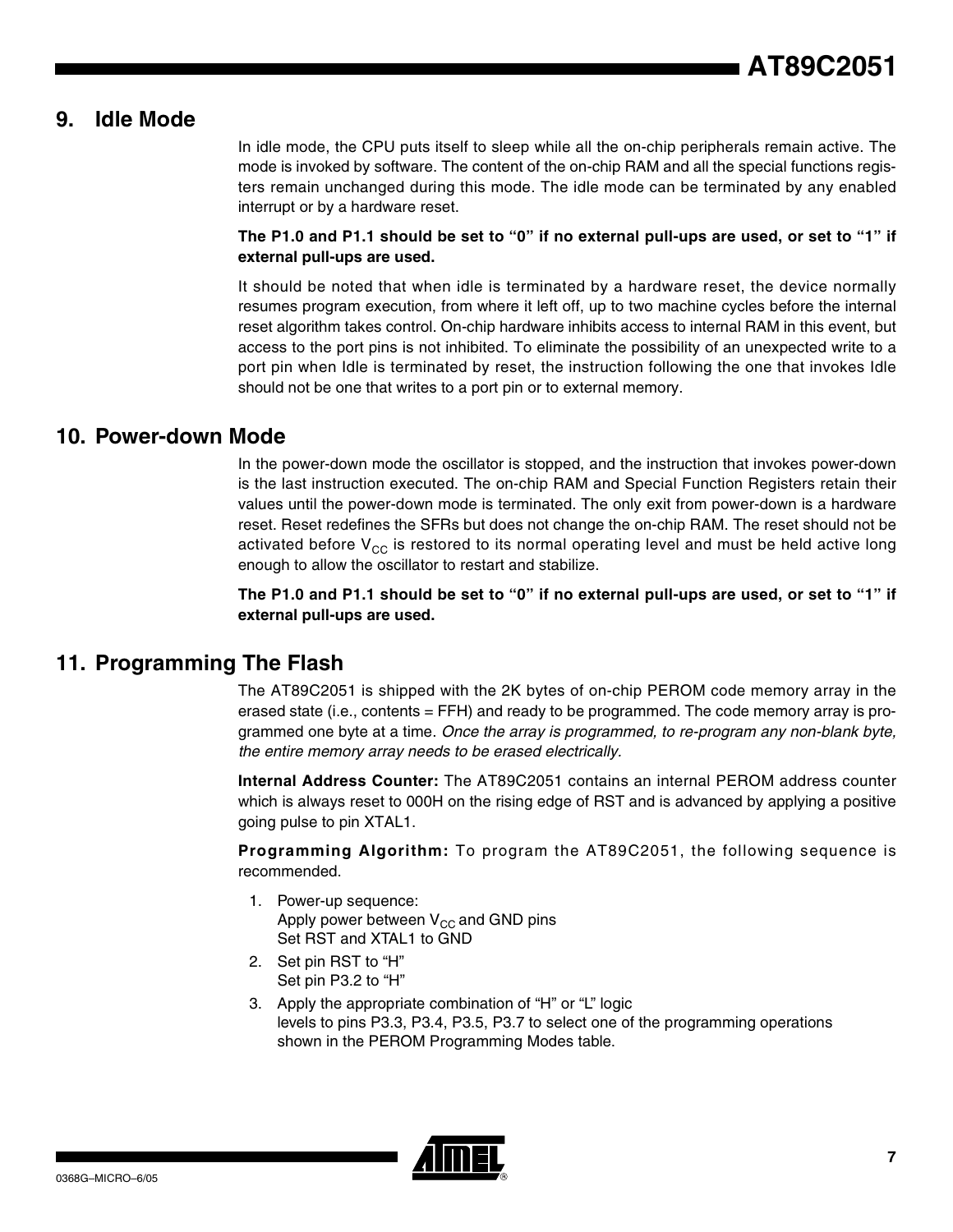

To Program and Verify the Array:

- 4. Apply data for Code byte at location 000H to P1.0 to P1.7.
- 5. Raise RST to 12V to enable programming.
- 6. Pulse P3.2 once to program a byte in the PEROM array or the lock bits. The byte-write cycle is self-timed and typically takes 1.2 ms.
- 7. To verify the programmed data, lower RST from 12V to logic "H" level and set pins P3.3 to P3.7 to the appropriate levels. Output data can be read at the port P1 pins.
- 8. To program a byte at the next address location, pulse XTAL1 pin once to advance the internal address counter. Apply new data to the port P1 pins.
- 9. Repeat steps 6 through 8, changing data and advancing the address counter for the entire 2K bytes array or until the end of the object file is reached.
- 10. Power-off sequence: set XTAL1 to "L" set RST to "L" Turn  $V_{CC}$  power off

**Data Polling:** The AT89C2051 features Data Polling to indicate the end of a write cycle. During a write cycle, an attempted read of the last byte written will result in the complement of the written data on P1.7. Once the write cycle has been completed, true data is valid on all outputs, and the next cycle may begin. Data Polling may begin any time after a write cycle has been initiated.

**Ready/Busy:** The Progress of byte programming can also be monitored by the RDY/BSY output signal. Pin P3.1 is pulled low after P3.2 goes High during programming to indicate BUSY. P3.1 is pulled High again when programming is done to indicate READY.

**Program Verify:** If lock bits LB1 and LB2 have not been programmed code data can be read back via the data lines for verification:

- 1. Reset the internal address counter to 000H by bringing RST from "L" to "H".
- 2. Apply the appropriate control signals for Read Code data and read the output data at the port P1 pins.
- 3. Pulse pin XTAL1 once to advance the internal address counter.
- 4. Read the next code data byte at the port P1 pins.
- 5. Repeat steps 3 and 4 until the entire array is read.

The lock bits cannot be verified directly. Verification of the lock bits is achieved by observing that their features are enabled.

**Chip Erase:** The entire PEROM array (2K bytes) and the two Lock Bits are erased electrically by using the proper combination of control signals and by holding P3.2 low for 10 ms. The code array is written with all "1"s in the Chip Erase operation and must be executed before any nonblank memory byte can be re-programmed.

**Reading the Signature Bytes:** The signature bytes are read by the same procedure as a normal verification of locations 000H, 001H, and 002H, except that P3.5 and P3.7 must be pulled to a logic low. The values returned are as follows.

 (000H) = 1EH indicates manufactured by Atmel (001H) = 21H indicates 89C2051

 **8**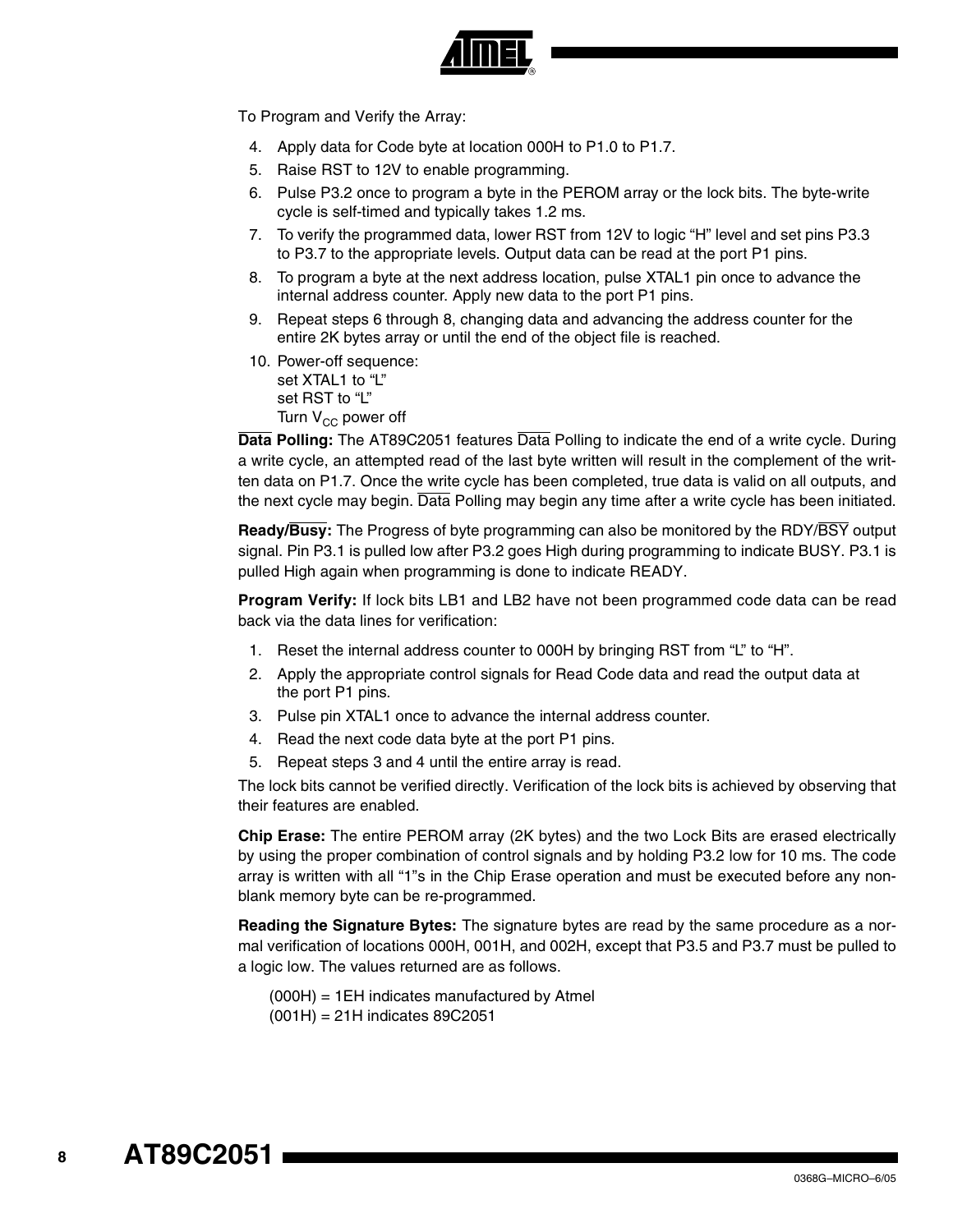## **12. Programming Interface**

Every code byte in the Flash array can be written and the entire array can be erased by using the appropriate combination of control signals. The write operation cycle is self-timed and once initiated, will automatically time itself to completion.

Most major worldwide programming vendors offer support for the Atmel AT89 microcontroller series. Please contact your local programming vendor for the appropriate software revision.

## **13. Flash Programming Modes**

| <b>Mode</b>                       |                | <b>RST/VPP</b> | P3.2/PROG    | P3.3 | P3.4 | P3.5 | P3.7 |
|-----------------------------------|----------------|----------------|--------------|------|------|------|------|
| Write Code Data <sup>(1)(3)</sup> |                | 12V            |              | L    | H    | н    | H    |
| Read Code Data <sup>(1)</sup>     |                | H              | H            | ш    |      | H    | H    |
| <b>Write Lock</b>                 | <b>Bit - 1</b> | 12V            |              | H    | H    | H    | H    |
|                                   | <b>Bit - 2</b> | 12V            |              | H    | H    | L    | L    |
| Chip Erase                        |                | <b>12V</b>     | $-$ (2)      | H    | L    | L    |      |
| Read Signature Byte               |                | H              | $\mathsf{H}$ | L    |      |      | L    |

<span id="page-8-2"></span><span id="page-8-1"></span><span id="page-8-0"></span>Notes: 1. The internal PEROM address counter is reset to 000H on the rising edge of RST and is advanced by a positive pulse at XTAL1 pin.

2. Chip Erase requires a 10 ms PROG pulse.

3. P3.1 is pulled Low during programming to indicate RDY/BSY.

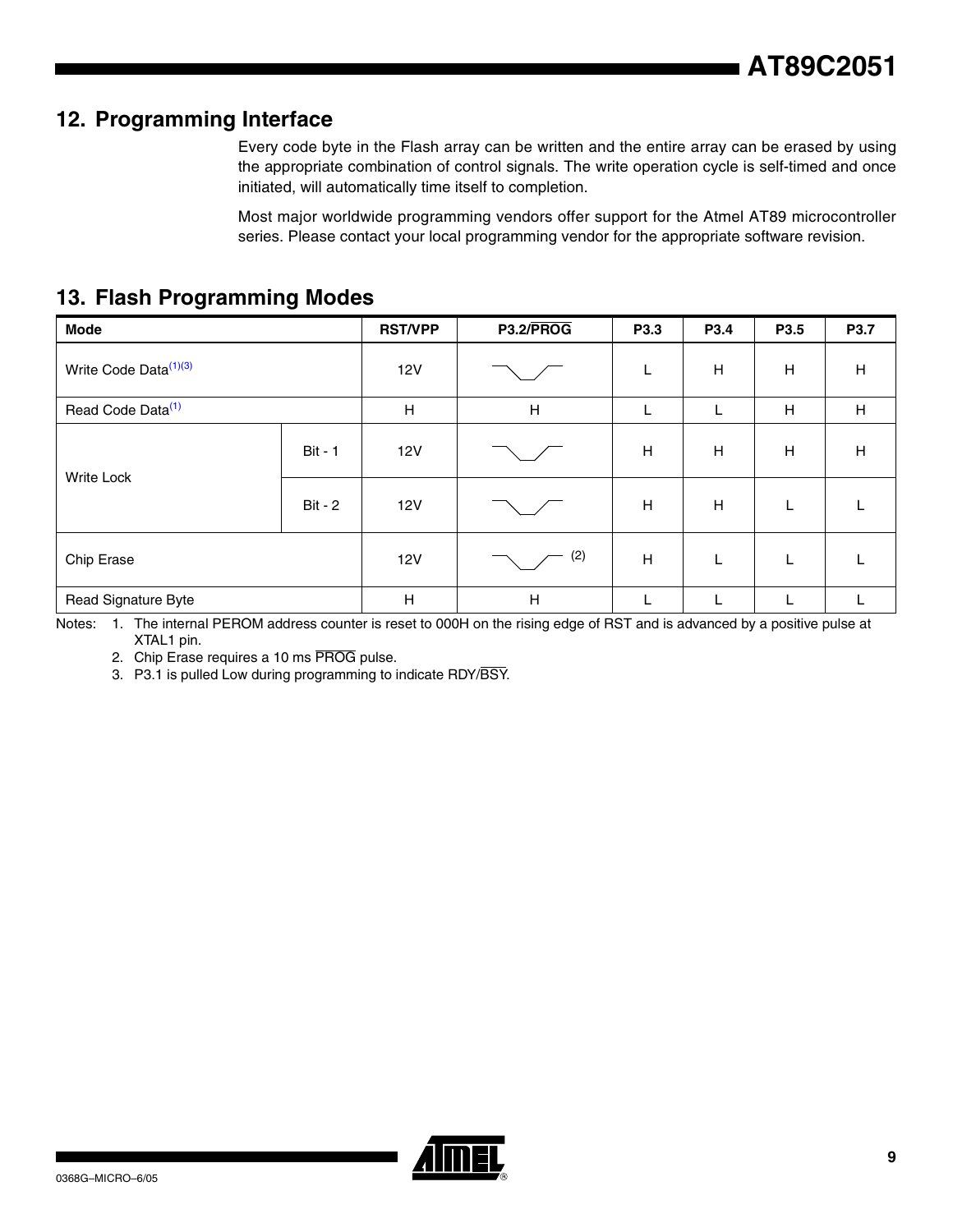



**Figure 13-1.** Programming the Flash Memory

**Figure 13-2.** Verifying the Flash Memory

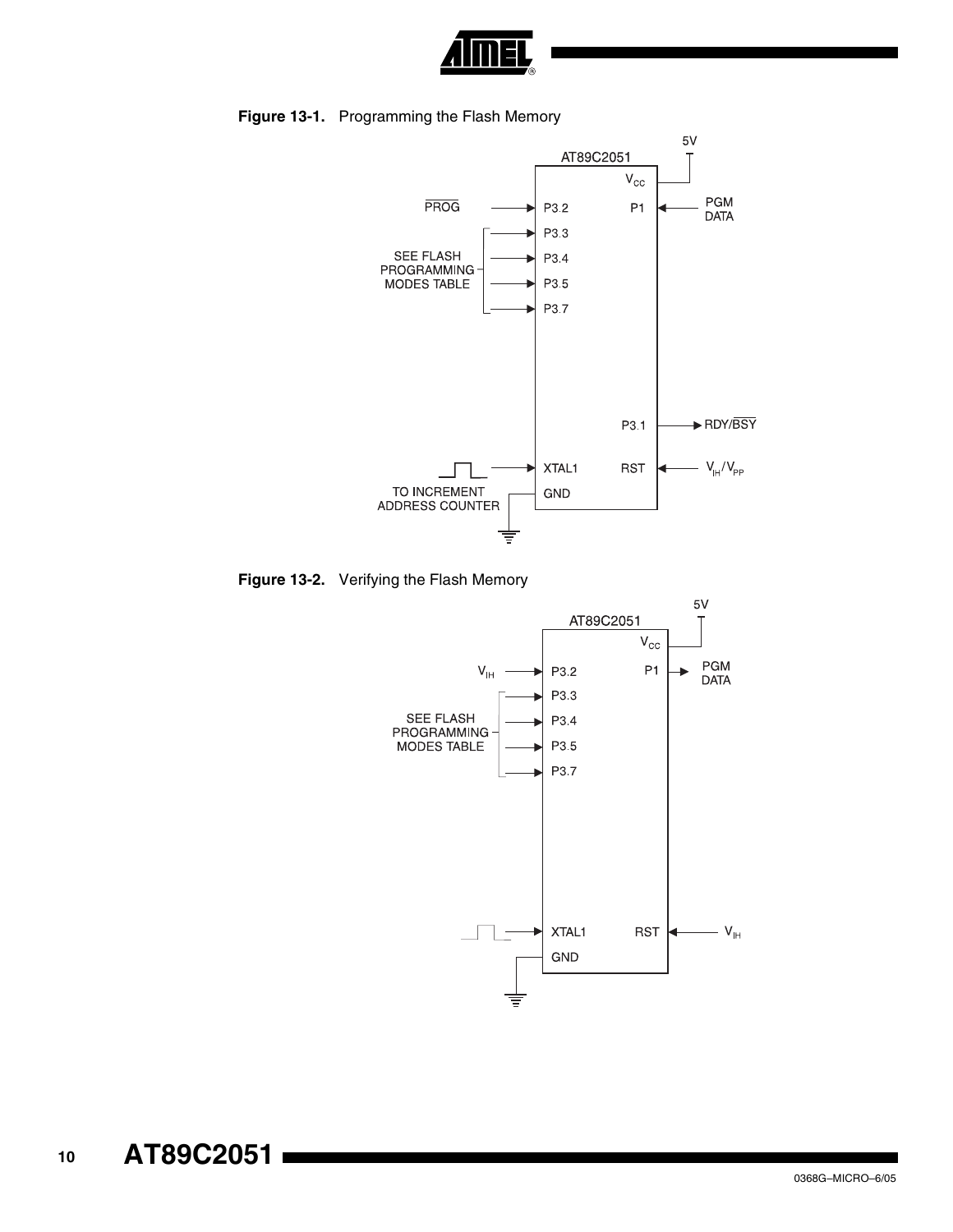# **14. Flash Programming and Verification Characteristics**

 $T_A = 0$ °C to 70°C, V<sub>CC</sub> = 5.0 ± 10%

| <b>Symbol</b>                               | <b>Parameter</b>                                            |      | Max  | <b>Units</b> |
|---------------------------------------------|-------------------------------------------------------------|------|------|--------------|
| $V_{PP}$                                    | Programming Enable Voltage                                  | 11.5 | 12.5 | V            |
| $I_{\mathsf{PP}}$                           | Programming Enable Current                                  |      | 250  | μA           |
| t <sub>DVGL</sub>                           | Data Setup to PROG Low                                      | 1.0  |      | μs           |
| $t_{GHDX}$                                  | Data Hold after PROG                                        | 1.0  |      | μs           |
| $t_{\sf EHSH}$                              | P3.4 ( $\overline{\text{ENABLE}}$ ) High to $V_{\text{PP}}$ | 1.0  |      | μs           |
| $\mathfrak{t}_{\mathsf{SHGL}}$              | V <sub>PP</sub> Setup to PROG Low                           | 10   |      | μs           |
| $\textnormal{t}_{\scriptsize\textsf{GHSL}}$ | V <sub>PP</sub> Hold after PROG                             | 10   |      | μs           |
| $t_{\scriptstyle\rm GLGH}$                  | <b>PROG Width</b>                                           | 1    | 110  | μs           |
| t <sub>ELQV</sub>                           | <b>ENABLE Low to Data Valid</b>                             |      | 1.0  | μs           |
| t <sub>EHQZ</sub>                           | Data Float after ENABLE                                     | 0    | 1.0  | μs           |
| $\mathsf{t}_{\mathsf{GHBL}}$                | PROG High to BUSY Low                                       |      | 50   | ns           |
| $t_{\mathsf{WC}}$                           | <b>Byte Write Cycle Time</b>                                |      | 2.0  | ms           |
| $t_{\sf BHIH}$                              | RDY/BSY\ to Increment Clock Delay                           | 1.0  |      | μs           |
| $t_{\text{HHL}}$                            | Increment Clock High                                        | 200  |      | ns           |

Note: 1. Only used in 12-volt programming mode.

# **15. Flash Programming and Verification Waveforms**



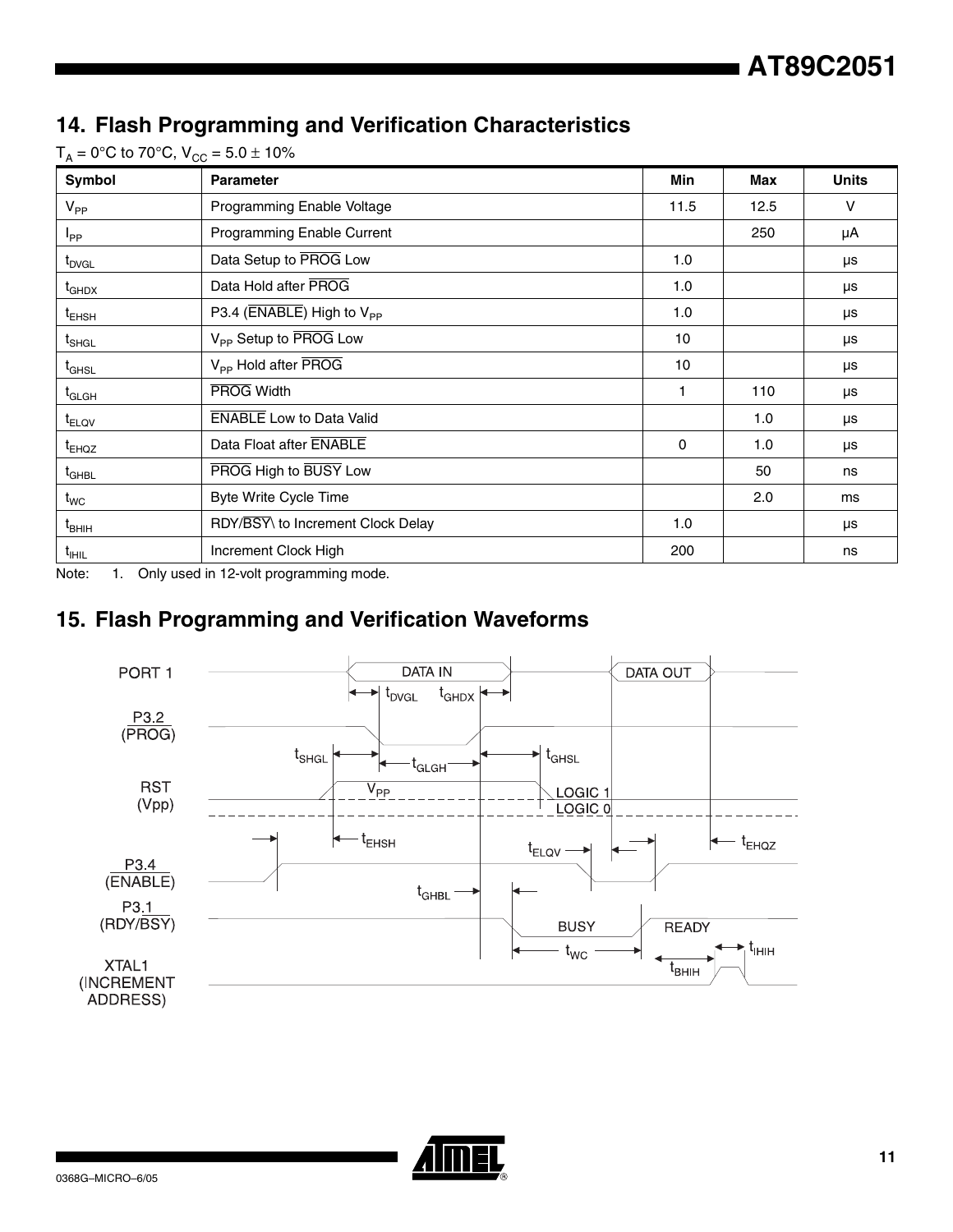

# **16. Absolute Maximum Ratings\***

| Voltage on Any Pin |
|--------------------|
|                    |
|                    |

\*NOTICE: Stresses beyond those listed under "Absolute Maximum Ratings" may cause permanent damage to the device. This is a stress rating only and functional operation of the device at these or any other conditions beyond those indicated in the operational sections of this specification is not implied. Exposure to absolute maximum rating conditions for extended periods may affect device reliability.

# **17. DC Characteristics**

 $T_A = -40^{\circ}$ C to 85°C,  $V_{C}C = 2.7V$  to 6.0V (unless otherwise noted)

| Symbol                     | <b>Parameter</b>                                  | <b>Condition</b>                                                                         | Min                | Max                   | <b>Units</b> |
|----------------------------|---------------------------------------------------|------------------------------------------------------------------------------------------|--------------------|-----------------------|--------------|
| $V_{IL}$                   | Input Low-voltage                                 |                                                                                          | $-0.5$             | 0.2 $V_{CC}$ - 0.1    | $\mathsf{V}$ |
| $\mathsf{V}_{\mathsf{IH}}$ | Input High-voltage                                | (Except XTAL1, RST)                                                                      | $0.2 V_{CC} + 0.9$ | $V_{\text{CC}} + 0.5$ | $\vee$       |
| $V_{I H1}$                 | Input High-voltage                                | (XTAL1, RST)                                                                             | 0.7 $V_{CC}$       | $V_{\rm CC}$ + 0.5    | V            |
| $V_{OL}$                   | Output Low-voltage <sup>(1)</sup><br>(Ports 1, 3) | $I_{\text{Cl}} = 20 \text{ mA}, V_{\text{CC}} = 5V$<br>$I_{OL}$ = 10 mA, $V_{CC}$ = 2.7V |                    | 0.5                   | V            |
|                            |                                                   | $I_{OH}$ = -80 µA, $V_{CC}$ = 5V ± 10%                                                   | 2.4                |                       | $\mathsf{V}$ |
| $V_{OH}$                   | Output High-voltage<br>(Ports 1, 3)               | $I_{OH} = -30 \mu A$                                                                     | $0.75 V_{CC}$      |                       | $\vee$       |
|                            |                                                   | $I_{OH} = -12 \mu A$                                                                     | $0.9 V_{CC}$       |                       | V            |
| $I_{\rm IL}$               | Logical 0 Input Current<br>(Ports 1, 3)           | $V_{IN} = 0.45V$                                                                         |                    | $-50$                 | μA           |
| $I_{TL}$                   | Logical 1 to 0 Transition Current<br>(Ports 1, 3) | $V_{IN}$ = 2V, $V_{CC}$ = 5V $\pm$ 10%                                                   |                    | $-750$                | μA           |
| $I_{LI}$                   | Input Leakage Current<br>(Port P1.0, P1.1)        | $0 < V_{IN} < V_{CC}$                                                                    |                    | ±10                   | μA           |
| $V_{OS}$                   | <b>Comparator Input Offset Voltage</b>            | $V_{CC} = 5V$                                                                            |                    | 20                    | mV           |
| $V_{CM}$                   | Comparator Input Common<br>Mode Voltage           |                                                                                          | $\mathbf 0$        | $V_{\rm CC}$          | $\vee$       |
| <b>RRST</b>                | Reset Pull-down Resistor                          |                                                                                          | 50                 | 300                   | k $\Omega$   |
| $C_{IO}$                   | Pin Capacitance                                   | Test Freq. = 1 MHz, $T_A = 25^{\circ}$ C                                                 |                    | 10                    | pF           |
|                            |                                                   | Active Mode, 12 MHz, $V_{CC} = 6V/3V$                                                    |                    | 15/5.5                | mA           |
| $I_{\rm CC}$               | Power Supply Current                              | Idle Mode, 12 MHz, $V_{CC} = 6V/3V$<br>P1.0 & P1.1 = 0V or $V_{CC}$                      |                    | 5/1                   | mA           |
|                            |                                                   | $V_{CC}$ = 6V, P1.0 & P1.1 = 0V or $V_{CC}$                                              |                    | 100                   | μA           |
|                            | Power-down Mode <sup>(2)</sup>                    | $V_{CC}$ = 3V, P1.0 & P1.1 = 0V or $V_{CC}$                                              |                    | 20                    | μA           |

<span id="page-11-0"></span>Notes: 1. Under steady state (non-transient) conditions,  $I_{OL}$  must be externally limited as follows:

Maximum  $I_{OL}$  per port pin: 20 mA

Maximum total  $I_{OL}$  for all output pins: 80 mA

If  $I_{OL}$  exceeds the test condition,  $V_{OL}$  may exceed the related specification. Pins are not guaranteed to sink current greater than the listed test conditions.

2. Minimum  $V_{CC}$  for Power-down is 2V.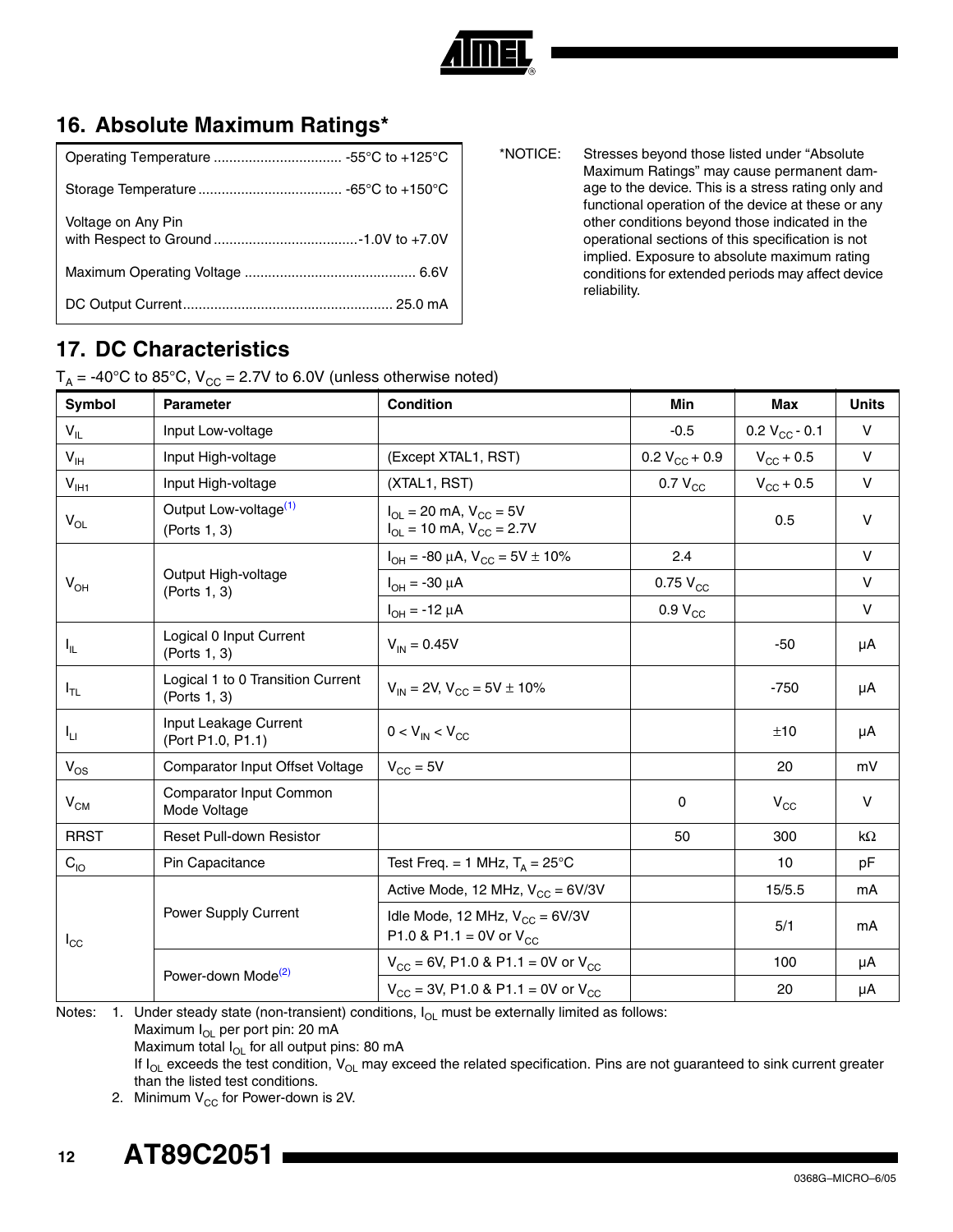# **18. External Clock Drive Waveforms**



# **19. External Clock Drive**

|                   |                             |            | $V_{CC}$ = 2.7V to 6.0V |            | $V_{CC}$ = 4.0V to 6.0V |              |
|-------------------|-----------------------------|------------|-------------------------|------------|-------------------------|--------------|
| Symbol            | <b>Parameter</b>            | <b>Min</b> | Max                     | <b>Min</b> | <b>Max</b>              | <b>Units</b> |
| $1/t_{CLCL}$      | <b>Oscillator Frequency</b> | 0          | 12                      | 0          | 24                      | <b>MHz</b>   |
| $t_{CLCL}$        | <b>Clock Period</b>         | 83.3       |                         | 41.6       |                         | ns           |
| $t_{CHCX}$        | High Time                   | 30         |                         | 15         |                         | ns           |
| $t_{\text{CLCX}}$ | Low Time                    | 30         |                         | 15         |                         | ns           |
| $t_{CLCH}$        | <b>Rise Time</b>            |            | 20                      |            | 20                      | ns           |
| $t_{CHCL}$        | Fall Time                   |            | 20                      |            | 20                      | ns           |

# **20. Serial Port Timing: Shift Register Mode Test Conditions**

 $V_{CC} = 5.0V \pm 20\%$ ; Load Capacitance = 80 pF

|                                |                                          | 12 MHz Osc |     | <b>Variable Oscillator</b> |                    |              |
|--------------------------------|------------------------------------------|------------|-----|----------------------------|--------------------|--------------|
| Symbol                         | <b>Parameter</b>                         | Min        | Max | Min                        | Max                | <b>Units</b> |
| $\mathfrak{r}_{\mathsf{XLXL}}$ | Serial Port Clock Cycle Time             | 1.0        |     | 12 $t_{CLCL}$              |                    | μs           |
| <b>LOVXH</b>                   | Output Data Setup to Clock Rising Edge   | 700        |     | 10 $t_{CLCL}$ -133         |                    | ns           |
| <sup>L</sup> XHQX              | Output Data Hold after Clock Rising Edge | 50         |     | 2 t <sub>ol ol</sub> -117  |                    | ns           |
| <sup>L</sup> XHDX              | Input Data Hold after Clock Rising Edge  | $\Omega$   |     | 0                          |                    | ns           |
| <sup>L</sup> XHDV              | Clock Rising Edge to Input Data Valid    |            | 700 |                            | 10 $t_{CLCL}$ -133 | ns           |

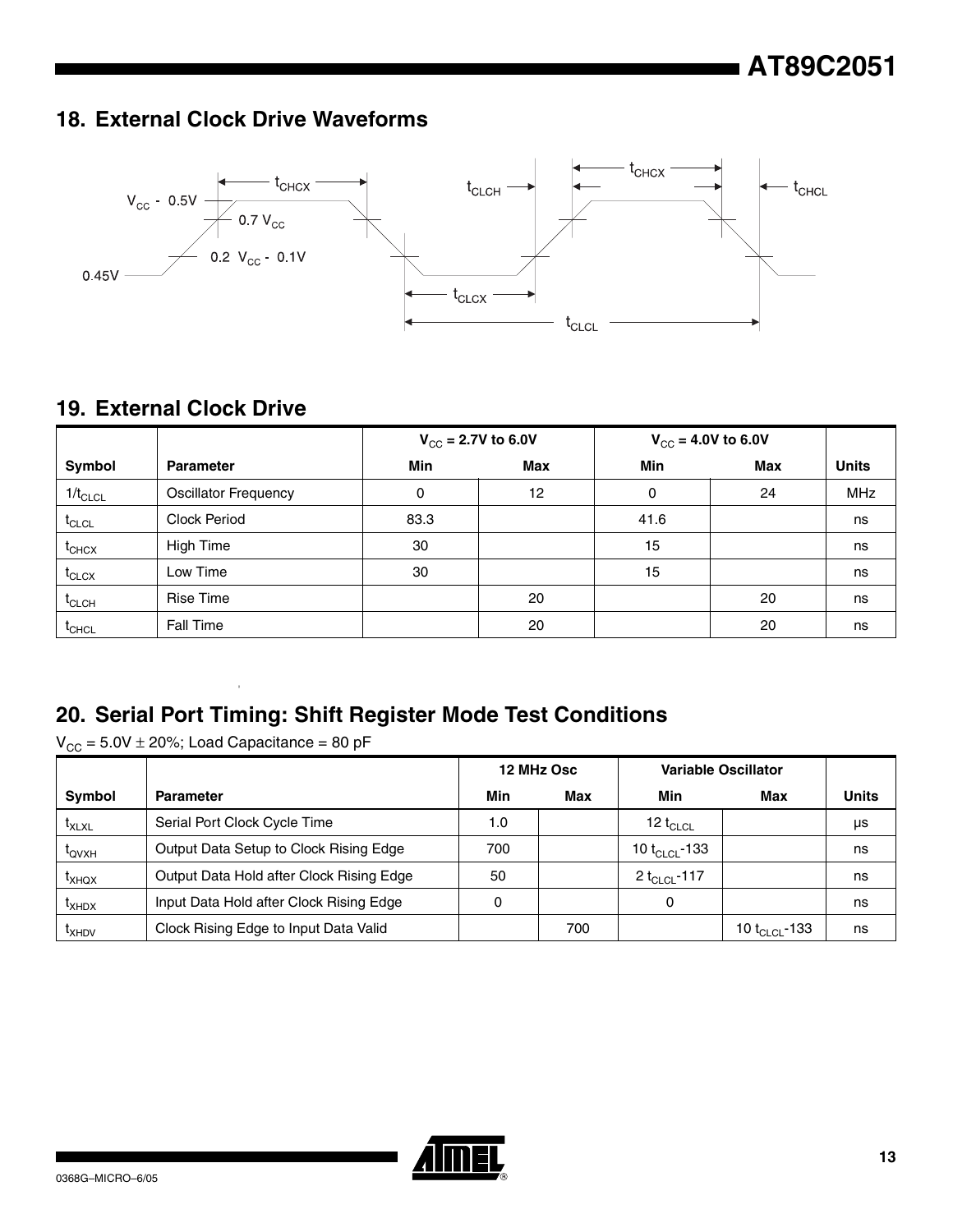

# **21. Shift Register Mode Timing Waveforms**



# **22. AC Testing Input/Output Waveforms**[\(1\)](#page-13-0)



<span id="page-13-0"></span>Note: 1. AC Inputs during testing are driven at V<sub>CC</sub> - 0.5V for a logic 1 and 0.45V for a logic 0. Timing measurements are made at V<sub>IH</sub> min. for a logic 1 and  $V_{IL}$  max. for a logic 0.

## **23. Float Waveforms**[\(1\)](#page-13-1)



<span id="page-13-1"></span>Note: 1. For timing purposes, a port pin is no longer floating when a 100 mV change from load voltage occurs. A port pin begins to float when 100 mV change from the loaded  $V_{OH}/V_{OL}$  level occurs.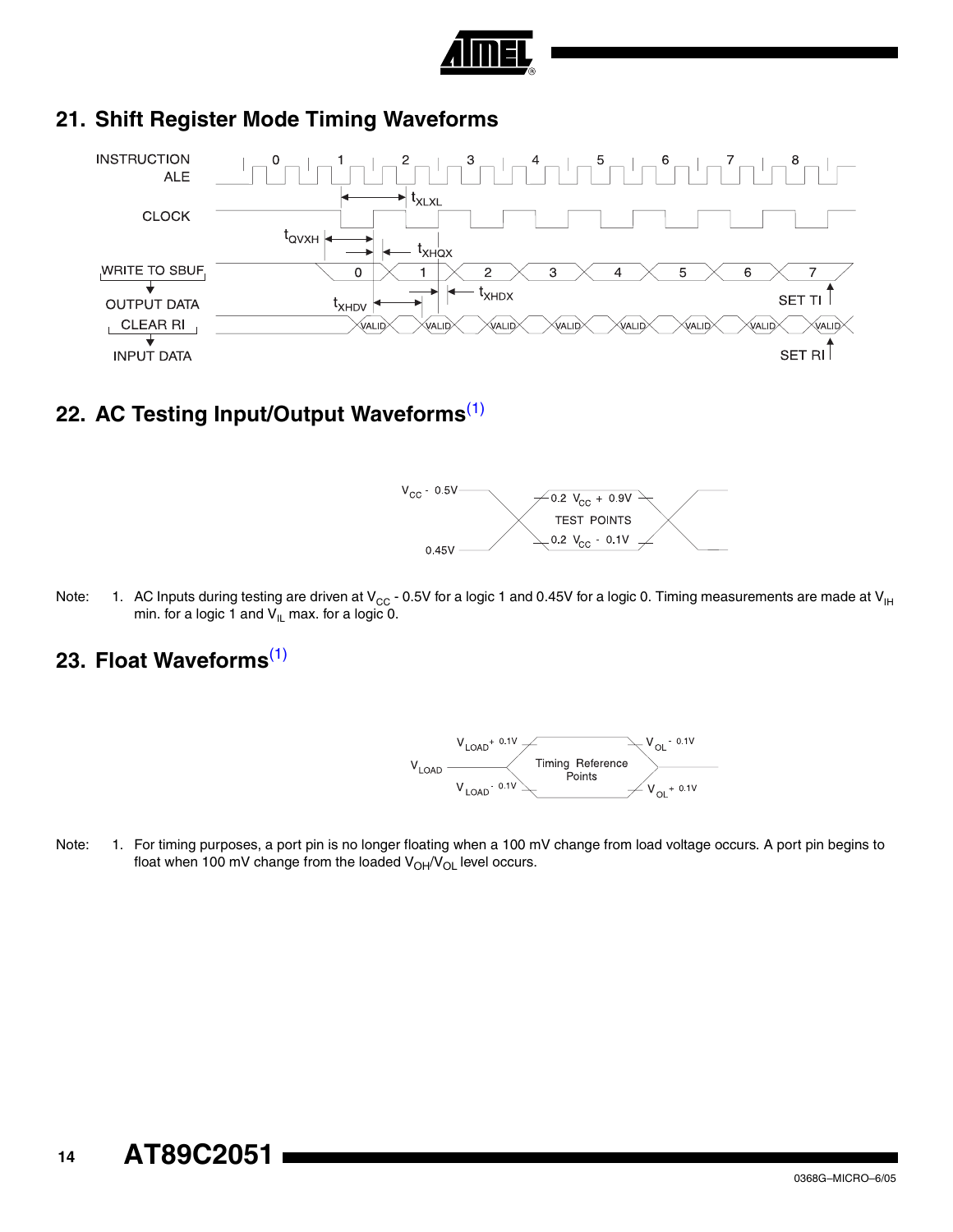# **24. I<sub>CC</sub> (Active Mode) Measurements**



# 25. I<sub>CC</sub> (Idle Mode) Measurements



26. I<sub>CC</sub> (Power Down Mode) Measurements



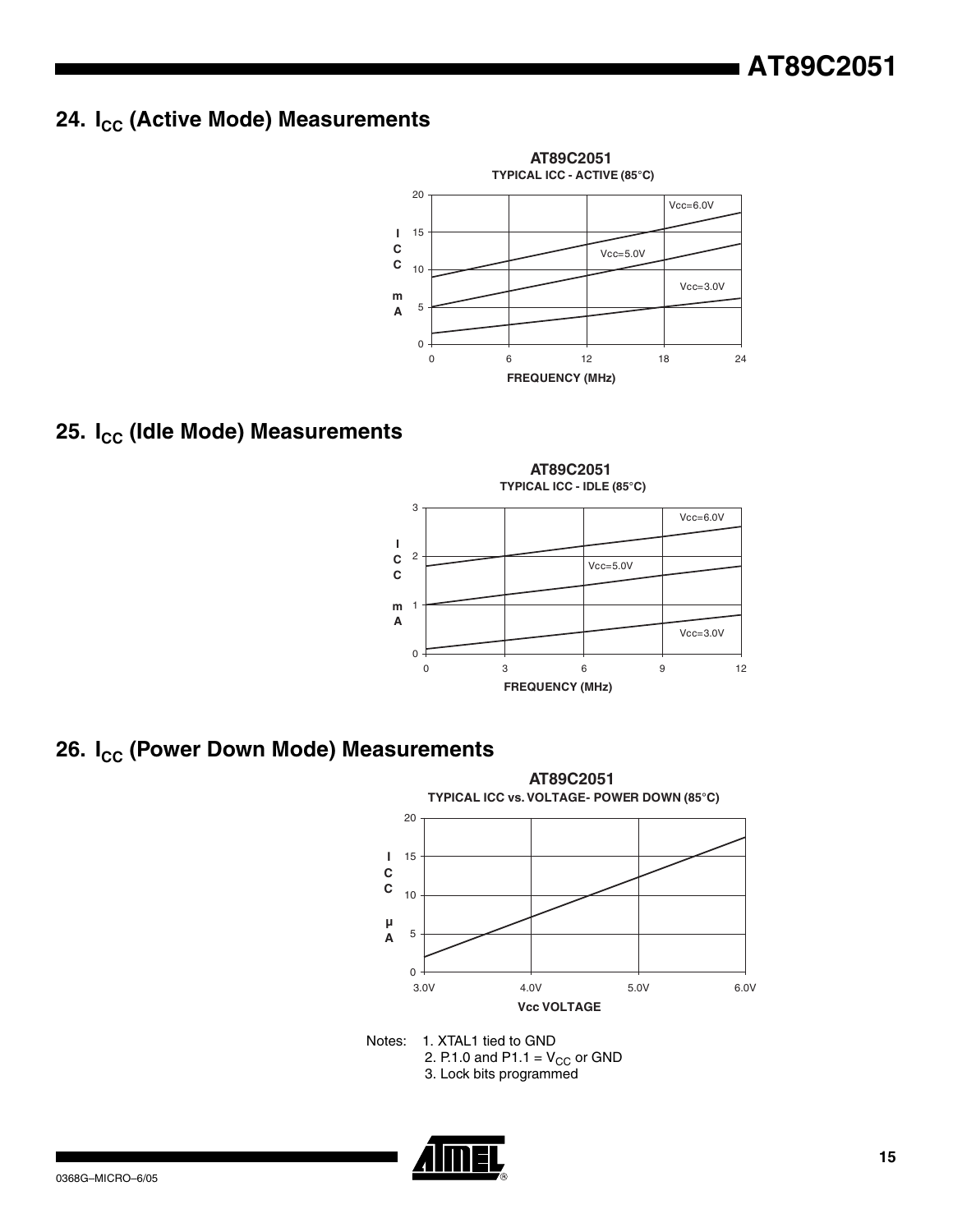

# **27. Ordering Information**

# **27.1 Standard Package**

| <b>Speed</b><br>(MHz) | <b>Power</b><br><b>Supply</b>    | <b>Ordering Code</b>             | Package                       | <b>Operation Range</b>                                   |
|-----------------------|----------------------------------|----------------------------------|-------------------------------|----------------------------------------------------------|
|                       |                                  | AT89C2051-12PC<br>AT89C2051-12SC | 20P3<br><b>20S</b>            | Commercial<br>(0 $\rm ^{\circ}C$ to 70 $\rm ^{\circ}C$ ) |
| 12<br>2.7V to 6.0V    | AT89C2051-12PI<br>AT89C2051-12SI | 20P3<br><b>20S</b>               | Industrial<br>(-40°C to 85°C) |                                                          |
|                       |                                  | AT89C2051-24PC<br>AT89C2051-24SC | 20P3<br><b>20S</b>            | Commercial<br>$(0^{\circ}C$ to $70^{\circ}C)$            |
| 24                    | 4.0V to 6.0V                     | AT89C2051-24PI<br>AT89C2051-24SI | 20P3<br><b>20S</b>            | Industrial<br>(-40°C to 85°C)                            |

# **27.2 Green Package Option (Pb/Halide-free)**

| Speed<br>(MHz) | <b>Power</b><br>Supply | <b>Ordering Code</b>             | Package     | <b>Operation Range</b>                            |
|----------------|------------------------|----------------------------------|-------------|---------------------------------------------------|
| 12             | 2.7V to 6.0V           | AT89C2051-12PU<br>AT89C2051-12SU | 20P3<br>20S | Industrial<br>(-40 $\degree$ C to 85 $\degree$ C) |
| 24             | 4.0V to 6.0V           | AT89C2051-24PU<br>AT89C2051-24SU | 20P3<br>20S | Industrial<br>(-40 $\degree$ C to 85 $\degree$ C) |

| Package Type |                                                              |  |
|--------------|--------------------------------------------------------------|--|
| 20P3         | 20-lead, 0.300" Wide, Plastic Dual In-line Package (PDIP)    |  |
| 20S          | 20-lead, 0.300" Wide, Plastic Gull Wing Small Outline (SOIC) |  |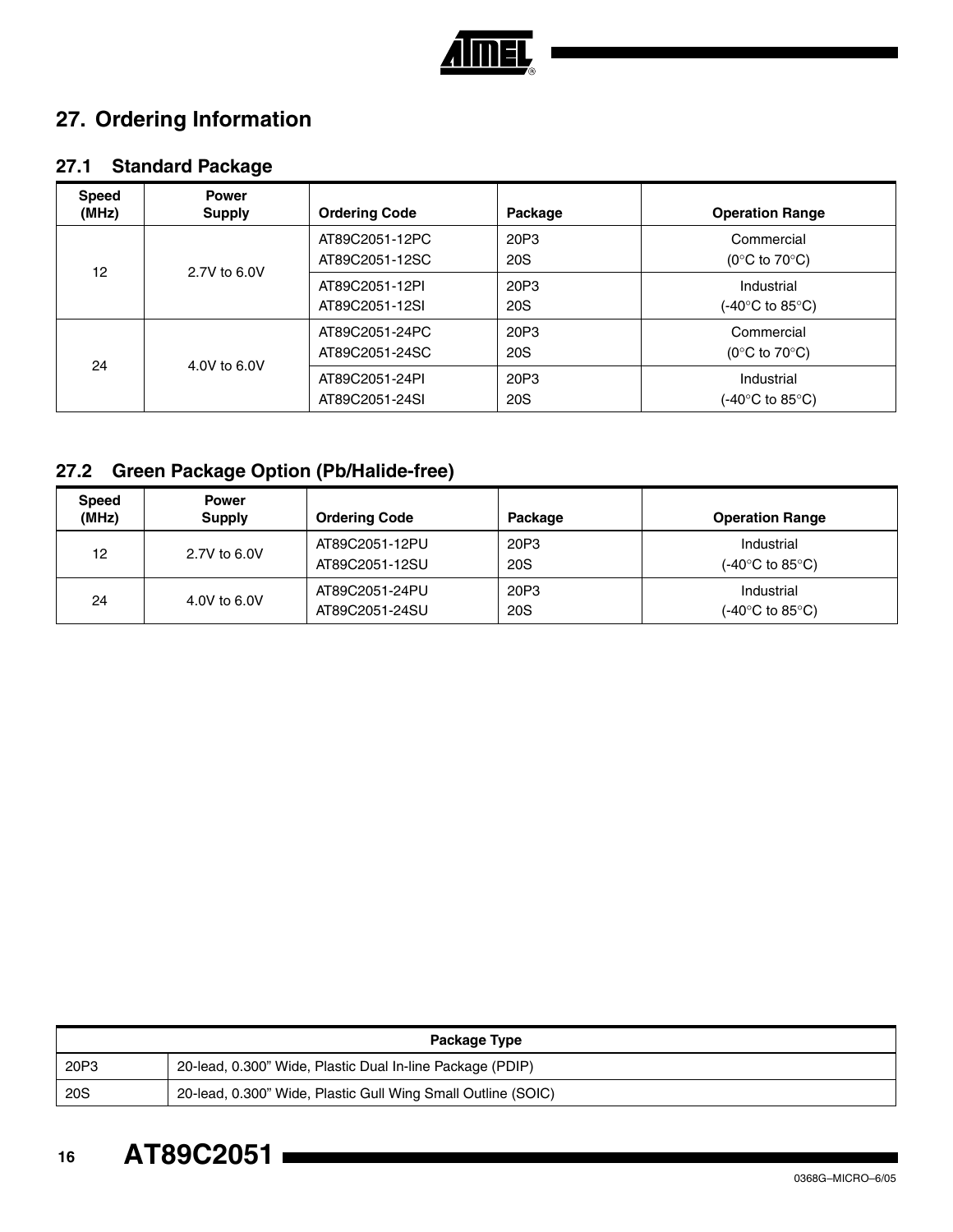## **28. Package Information**





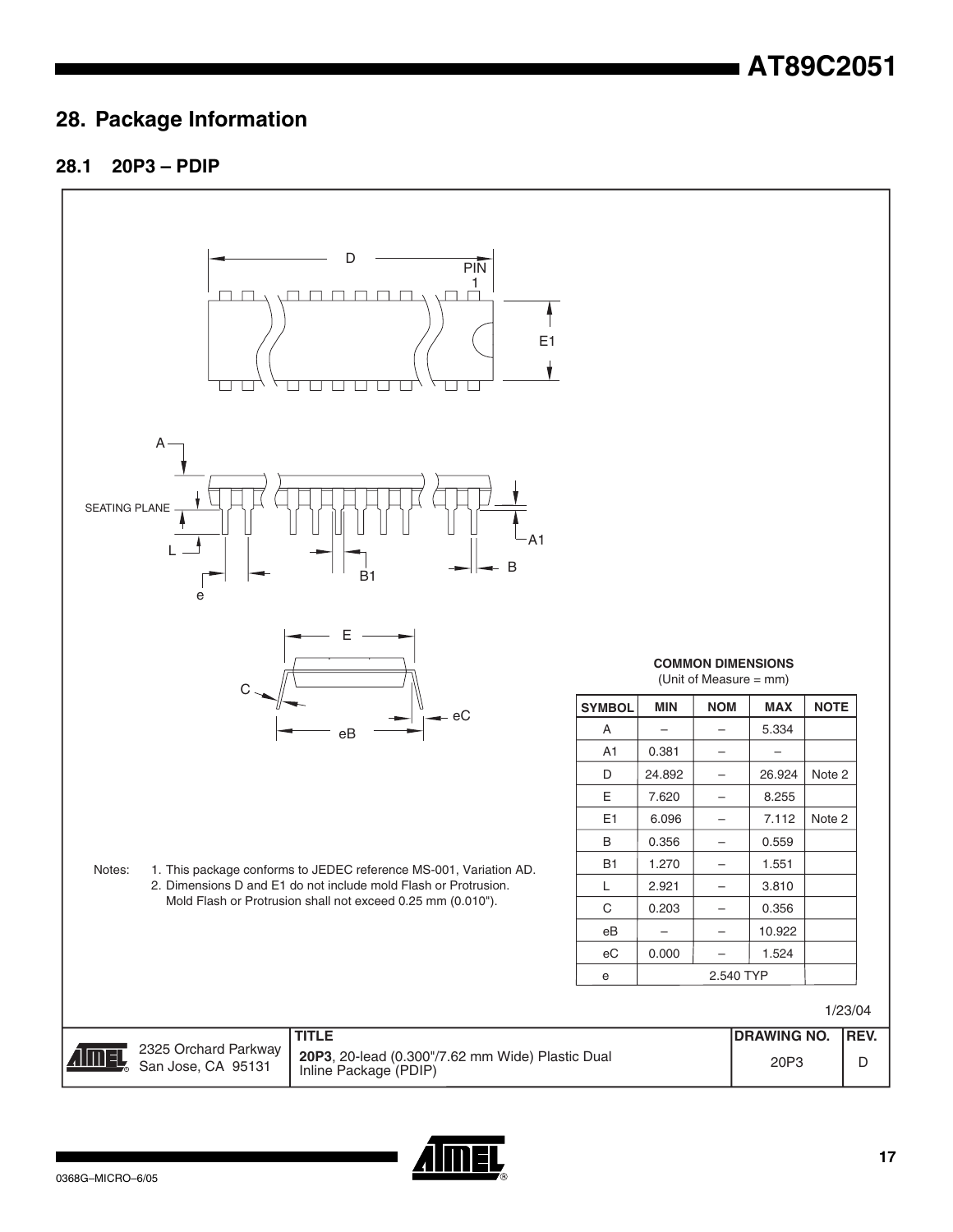#### **28.2 20S – SOIC**

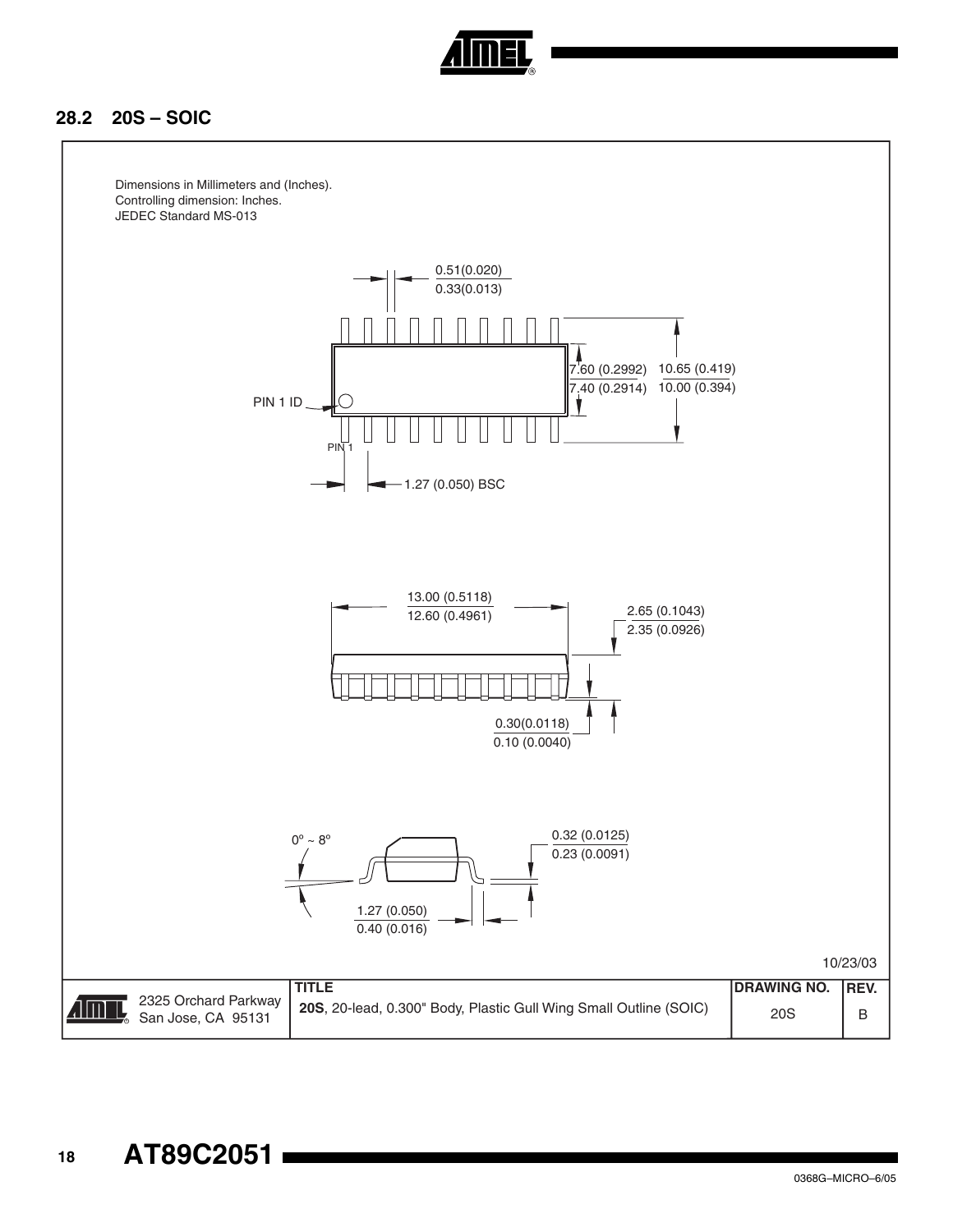